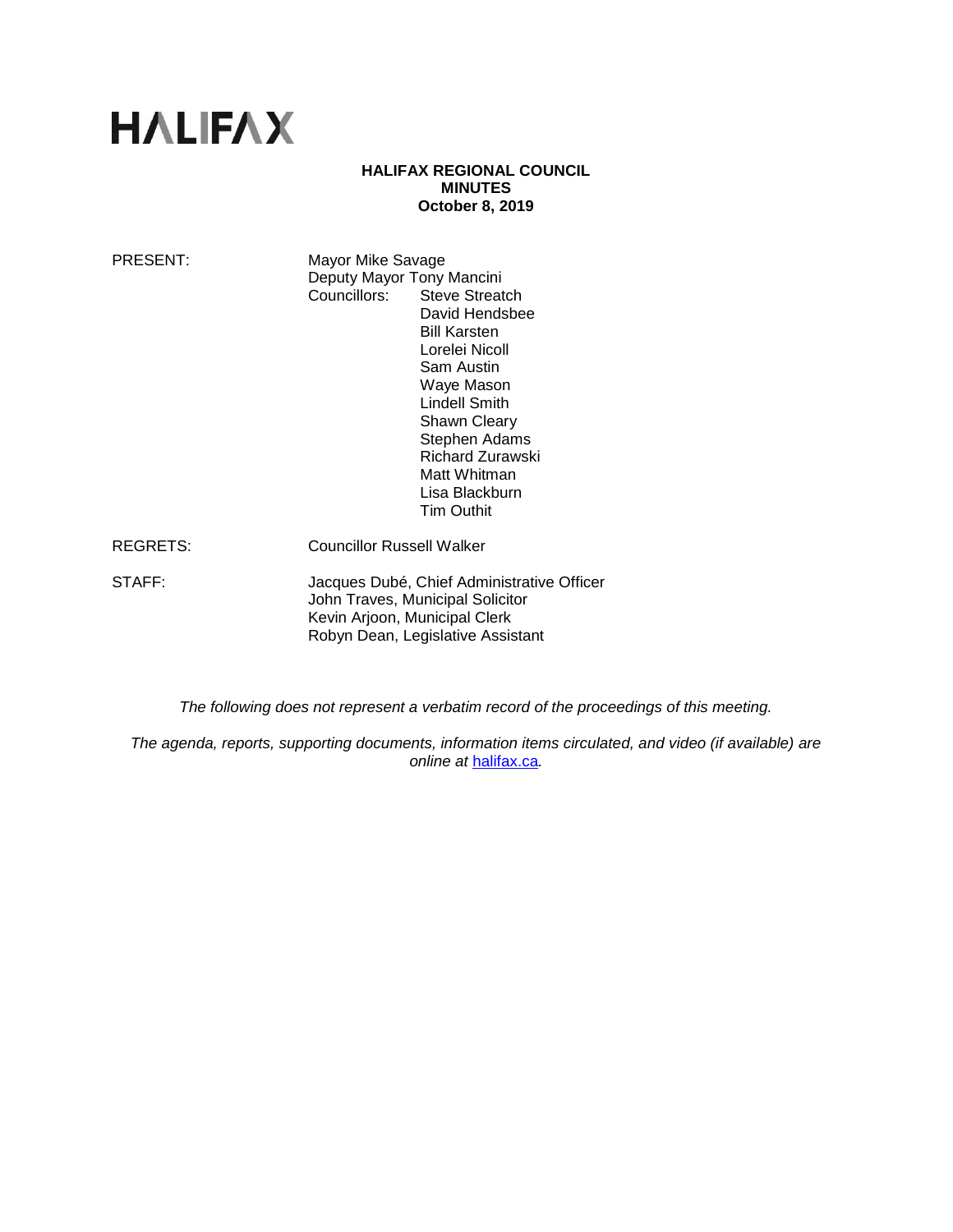*The meeting was called to order at 1:00 p.m., and recessed at 3:10 p.m. Council reconvened in at 3:33 p.m. Council moved into an In Camera (In Private) session at 3:45 p.m. and reconvened at 4:01 p.m. Council adjourned at 4:08 p.m.*

# **1. CALL TO ORDER**

The Mayor called the meeting to order at 1:00 p.m. and Council stood for a moment of reflection.

# **2. SPECIAL COMMUNITY ANNOUNCEMENTS & ACKNOWLEDGEMENTS**

Councillors noted a number of special community announcements and acknowledgements.

# **3. APPROVAL OF MINUTES – NONE**

# **4. APPROVAL OF THE ORDER OF BUSINESS AND APPROVAL OF ADDITIONS AND DELETIONS**

Deletions: 15.6.1 Councillor Austin – Rescission of Council Motion 14.1.5 October 30, 2018 CFL Stadium.

MOVED by Councillor Nicoll, seconded by Councillor Cleary

# **THAT the agenda be approved as amended.**

Two-third majority vote required.

# **MOTION PUT AND PASSED.**

# **5. CONSENT AGENDA**

MOVED by Councillor Whitman, seconded by Councillor Blackburn

THAT Halifax Regional Council approve agenda items 13.1.1, 15.1.1, 15.3.2, and 15.5.1.

# **MOTION PUT AND PASSED UNANIMOUSLY.**

Not present: Councillor Walker

# **6. BUSINESS ARISING OUT OF THE MINUTES – NONE**

# **7. CALL FOR DECLARATION OF CONFLICT OF INTERESTS – NONE**

## **8. MOTIONS OF RECONSIDERATION – NONE**

# **9. MOTIONS OF RESCISSION – NONE**

# **10. CONSIDERATION OF DEFERRED BUSINESS**

# **10.1 Proposed Administrative Order 2017-009-ADM, Respecting District Funds - Capital District and Activity Funds**

The following was before Council:

- An extract from Regional Council minutes for August 1, 2017
- A supplementary staff recommendation report dated June 21, 2019
- A staff recommendation report dated July 24, 2017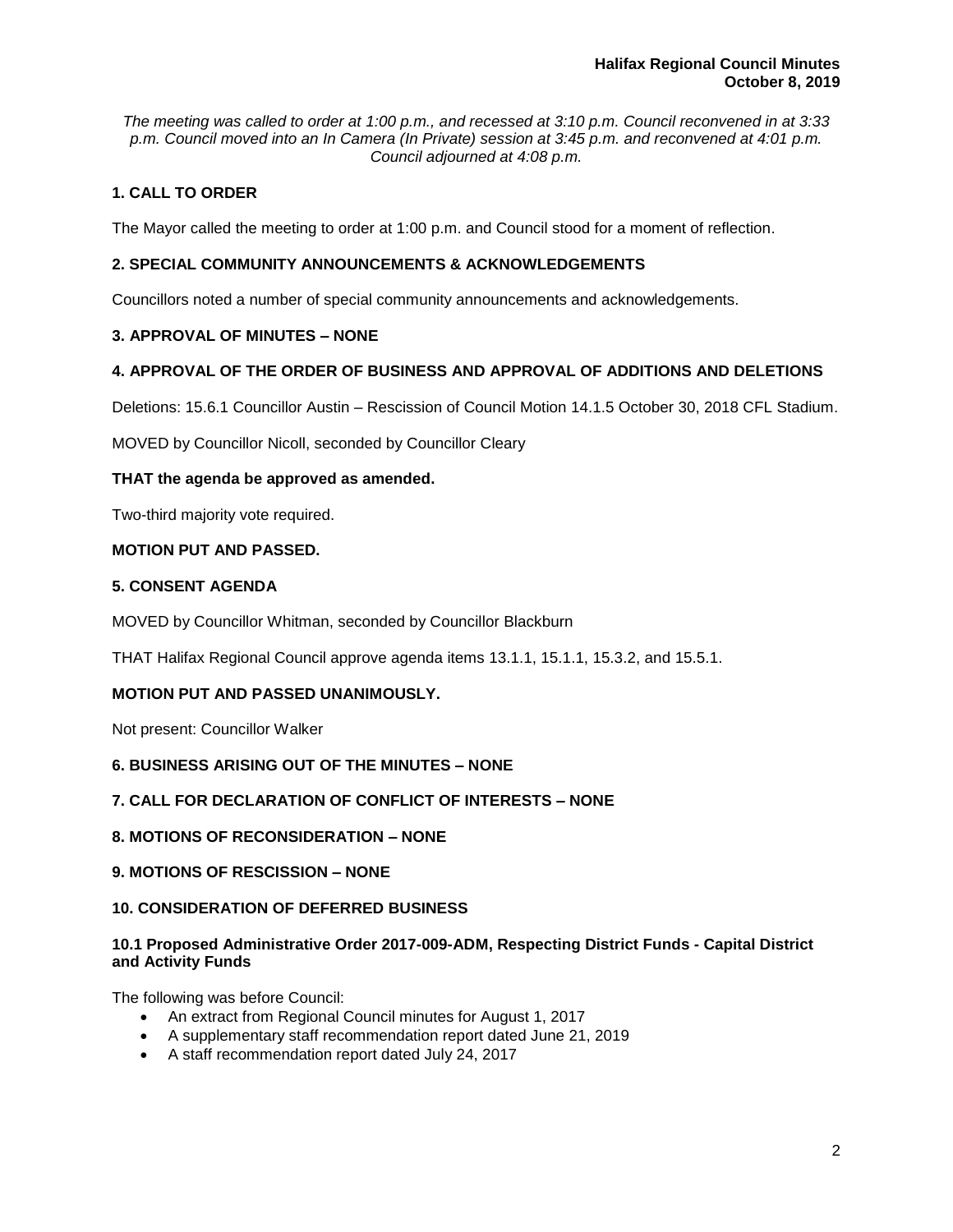This matter was deferred from the August 1, 2017 meeting of Regional Council. Notice of Motion given September 24, 2019.

Bruce Fisher, Manager of Financial Policy and Planning responded to questions from Council regarding advertising funds vs. district activity funds and the proposed Administrative Order 2017-009-ADM.

In response to questions from Council, Fisher noted that the proposed changes would be effective at the time of approval by Regional Council for funding that has not been committed.

MOVED by Councillor Mason, seconded by Councillor Nicoll

**THAT Halifax Regional Council adopt Administrative Order number 2017-009-ADM, Respecting District Funds, as set out in Attachment C of the Supplementary Staff report dated June 21, 2019, to repeal and replace the current District Capital Fund and the District Activity Fund Policies.**

## **MOTION PUT AND PASSED UNANIMOUSLY.**

Not present: Councillor Walker

## **11. NOTICES OF TABLED MATTERS – NONE**

## **12. PUBLIC HEARINGS – NONE**

#### **13. CORRESPONDENCE, PETITIONS, & DELEGATIONS**

#### **13.1 Correspondence**

The Clerk noted that correspondence was received for items: 15.1.2, 15.6.1, 16.1, and 16.2. This correspondence was circulated to Council.

For a detailed list of correspondence received refer to the specific agenda item.

#### **13.1.1 Fly-past Request – Remembrance Day Ceremony**

The following was before Council:

• A letter of request dated September 27, 2019 from D.E. Mazur, Captain(N), Base Commander, Canadian Armed Forces Base

The following motion was approved as part of the Consent Agenda:

MOVED by Councillor Whitman, seconded by Councillor Blackburn

**THAT Halifax Regional Council grant permission for the Canadian Armed Forces to fly a Cyclone helicopter from 12 Wing Shearwater over Grand Parade, Halifax from north to south at a height of 500 feet above the highest obstacle on Monday, November 11, 2019 at 11:02 a.m. as part of the Remembrance Day ceremony.**

#### **MOTION PUT AND PASSED UNANIMOUSLY.**

Not present: Councillor Walker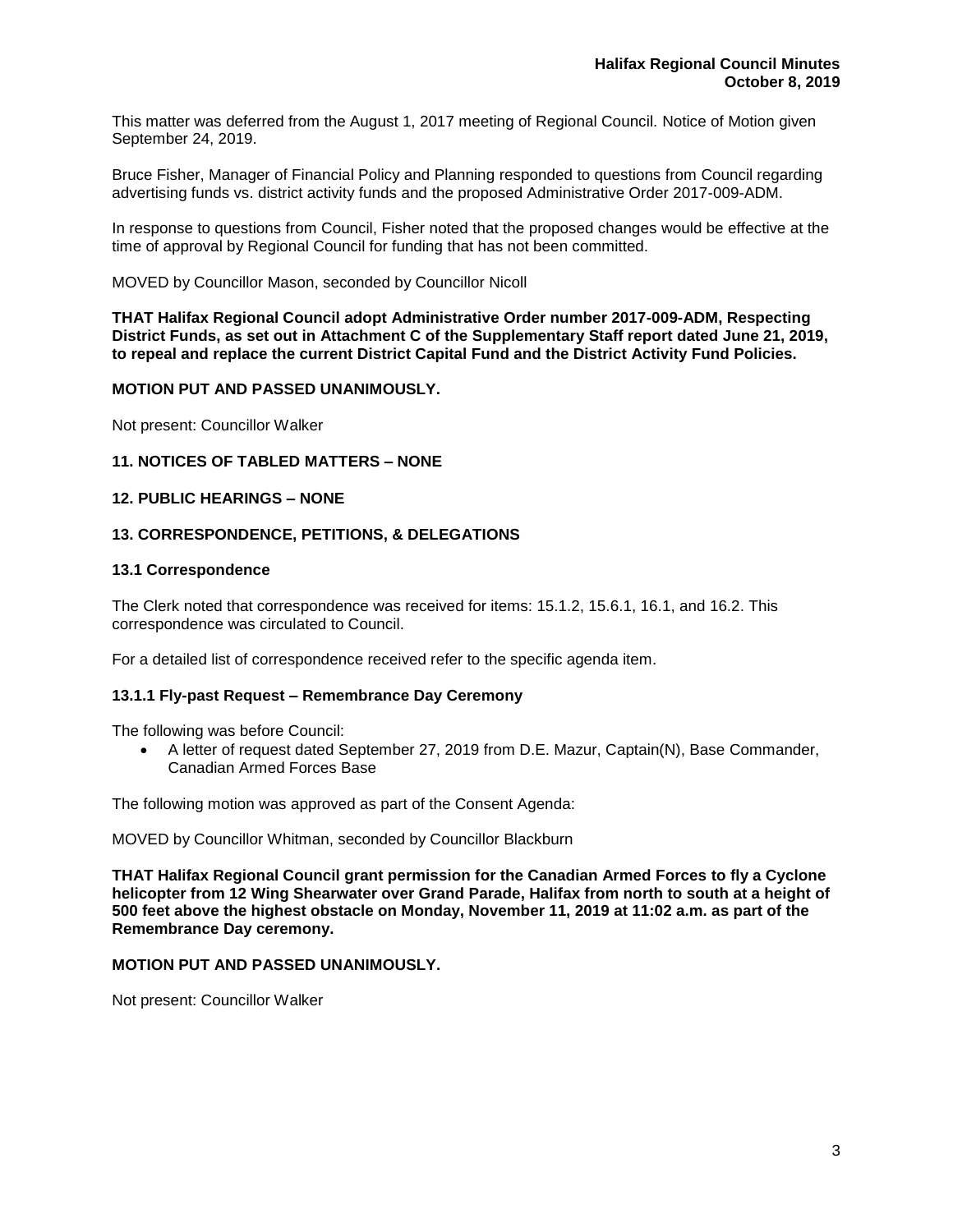# **13.2 Petitions**

# **13.2.1 Councillor Nicoll**

Councillor Nicoll submitted a petition containing 58 signatures respecting the link between Westmount Subdivision and Old Lawrencetown Road Trail.

# **14. INFORMATION ITEMS BROUGHT FORWARD – NONE**

# **15. REPORTS**

# **15.1 CHIEF ADMINISTRATIVE OFFICER**

## **15.1.1 2019 Fall Debenture**

The following was before Council:

• A staff recommendation report dated September 9, 2019

The following motion was approved as part of the Consent Agenda:

MOVED by Councillor Whitman, seconded by Councillor Blackburn

**THAT Halifax Regional Council authorize the Mayor and Municipal Clerk to sign the Resolution for Pre-Approval of Debenture Issuance, subject to interest rate confirmation not to exceed 4.00%, to enable the Halifax Regional Municipality to issue a 10-year debenture of \$28,439,100.**

# **MOTION PUT AND PASSED UNANIMOUSLY.**

Not present: Councillor Walker

# **15.1.2 Incentive/Bonus Zoning for 6009 and 6017 Quinpool Road**

The following was before Council:

- A staff recommendation report dated October 1, 2019
- Correspondence from Sandy Greenberg and Lois Murray

Carl Purvis, Applications Manager, Current Planning, responded to questions and informed Council that staff are currently working to set up a dedicated account for the Regional Centre area where the funds will be stored. It was also confirmed that should the funds be received before the account is available for use, Finance has earmarked an interim account.

Kelly Denty, Director, Planning and Development, responded to questions from Council respecting Density Bonusing. Denty stated that as per the Charter, money collected must be used for the purpose for which it was originally collected unless otherwise directed by Halifax Regional Council could re-direct the funds. The current intent is that the money will only be applied to the Centre Plan area.

MOVED by Councillor Cleary, seconded by Councillor Smith

**THAT Halifax Regional Council approve the acceptance of \$1,800,000 as money in lieu of the contribution of twenty affordable housing dwelling units as the post-bonus contribution (public benefit) for the proposed development at 6009 and 6017 Quinpool Road, Halifax.**

## **MOTION PUT AND PASSED.** (13 in favour, 2 against)

In favour: Mayor Savage, Deputy Mayor Mancini, Councillors Streatch, Hendsbee, Karsten, Nicoll, Austin, Mason, Smith, Cleary, Adams, Whitman, and Blackburn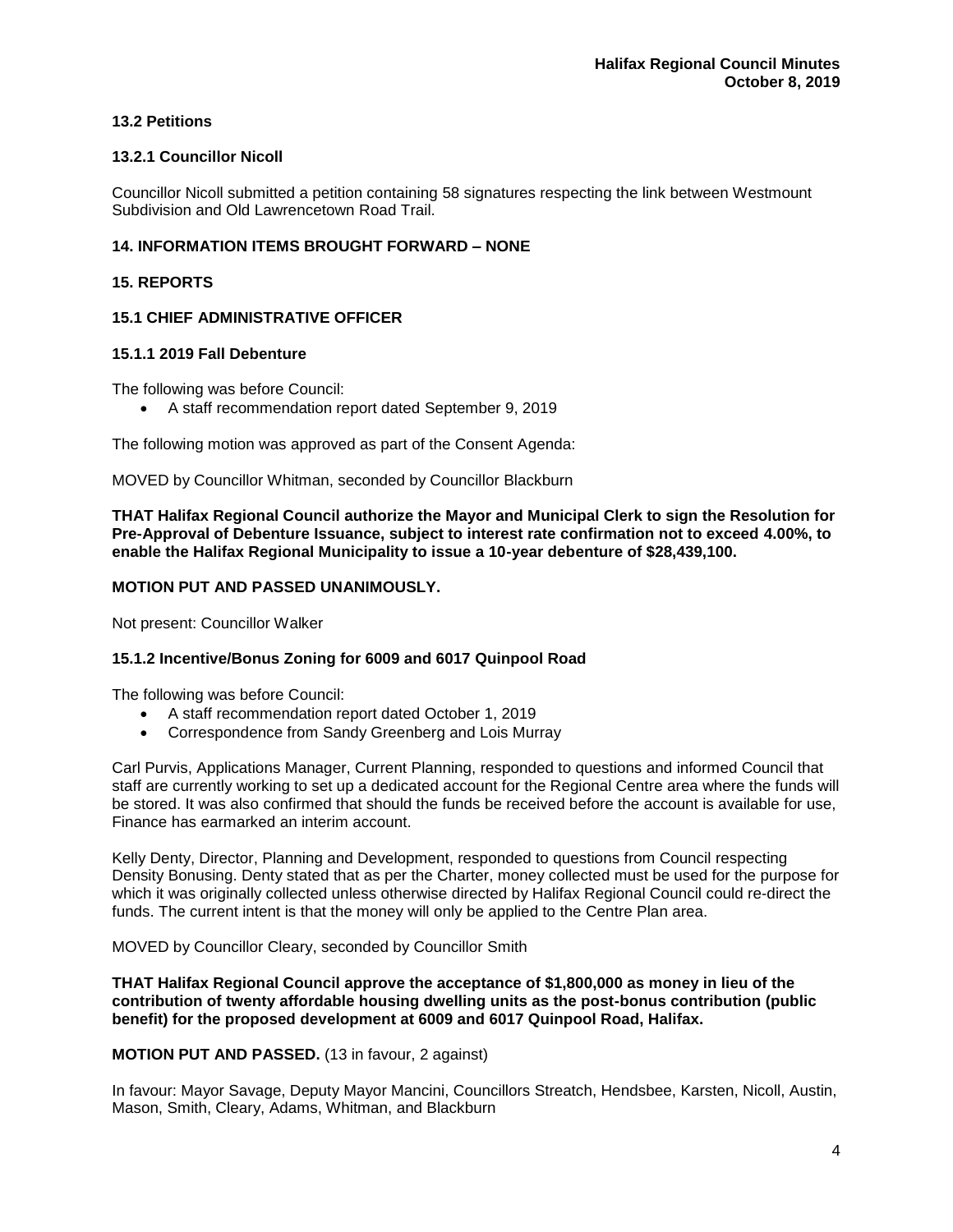Against: Councillors Zurawski and Outhit

Not present: Councillor Walker

# **15.1.3 Appointment of a Building Official**

The following was before Council:

- A staff recommendation report dated October 1, 2019
- A Private and Confidential memorandum dated October 1, 2019

MOVED by Councillor Nicoll, seconded by Deputy Mayor Mancini

**THAT Halifax Regional Council appoint Stephen Saword as a Building Official, pursuant to Section 5(2) of the Nova Scotia Building Code Act. This appointment is effective for the duration of his assignment to the duties of a Building Official with Halifax Regional Municipality.**

# **MOTION PUT AND PASSED UNANIMOUSLY.**

Not present: Councillor Walker

# **15.2 AUDIT AND FINANCE STANDING COMMITTEE**

# **15.2.1 Navigator Street Outreach Program – Bridge Funding**

The following was before Council:

• An Audit and Finance Standing Committee report dated September 18, 2019, with attached staff recommendation report dated August 29, 2019

Scott Sheffield, Community Developer, described the Navigator program, which is intended to provide supports for street-involved individuals (i.e., employment, identification, housing, etc.) and responded to questions from Council.

MOVED by Councillor Austin, seconded by Deputy Mayor Mancini

## **THAT Halifax Regional Council:**

- **1. Approve a grant of \$20,000 to the Downtown Dartmouth Business Commission and North End Business Association for the Navigator Street Outreach Program for fiscal year 2019/2020 to be funded from M310 – 6919.**
- **2. Authorize the Mayor and Municipal Clerk to execute a Grant Agreement between the Downtown Dartmouth Business Commission, the North End Business Association and Halifax Regional Municipality, with terms and conditions acceptable to the Chief Administrative Officer and subject to review and approval as to form and authority by Legal Services.**
- **3. Direct the Chief Administrative Officer to return to Council, on or before February 1, 2020, with a Navigator Street Outreach Program report to permit further consideration of the multi-year (\$60,000 per annum) funding request for fiscal years 2020/2021 and 2021/2022.**

## **MOTION PUT AND PASSED UNANIMOUSLY.**

Not present: Councillor Walker

## **15.2.2 Herring Cove Servicing**

The following was before Council:

• An Audit and Finance Standing Committee report dated September 18, 2019, with attached staff recommendation report dated July 15, 2019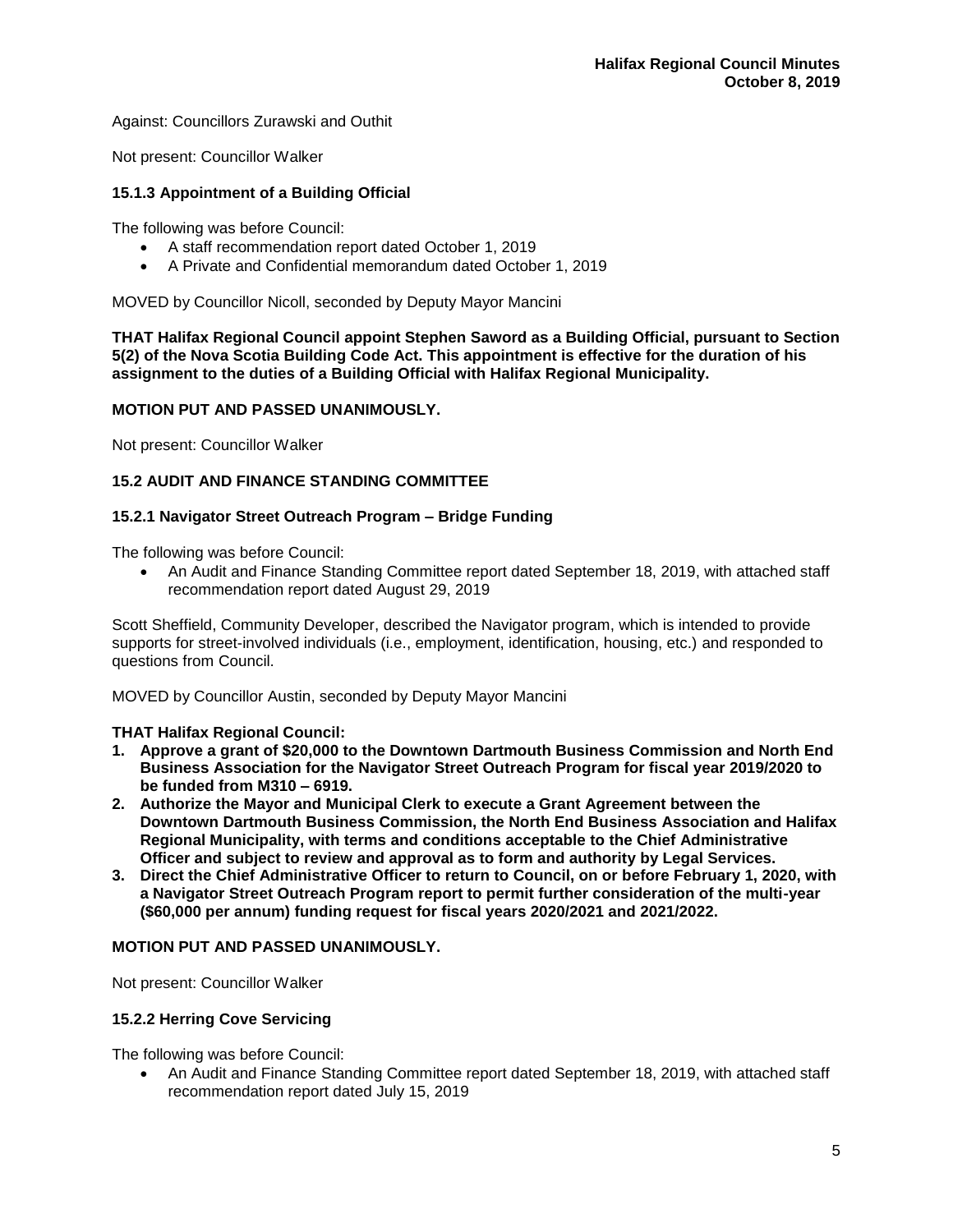MOVED by Councillor Adams, seconded by Councillor Karsten

**THAT Halifax Regional Council approve an increase of \$20,162 to Capital Account CS000001, Herring Cove Servicing Phase 2B, with funding to come from the Q421, The General Contingency Reserve.**

## **MOTION PUT AND PASSED UNANIMOUSLY.**

Not present: Councillor Walker

# **15.3 EXECUTIVE STANDING COMMITTEE**

## **15.3.1 Workforce Supplemental Report – Gender Parity**

The following was before Council:

• An Executive Standing Committee report dated September 24, 2019, with attached staff recommendation report dated August 22, 2019

Caroline Blair-Smith, Director, Human Resources and Diversity and Inclusion, provided an overview of the proposed survey, the Employment Equity Program, and the Employment Systems Review and responded to questions from Council.

MOVED by Deputy Mayor Mancini, seconded by Councillor Nicoll

#### **THAT Halifax Regional Council:**

- **1. Continue with the initiatives outlined in the Discussion section of the staff report dated August 22, 2019 including: updating the Hiring Policy, conducting the self-identification survey at an estimated cost of \$33,241 with net HST included, developing the Employment Equity Program, branding and community outreach; and**
- **2. Two years following the rollout of the Employment Equity Program, assess the gender demographic data and make and evidence-based decision on the appropriate next steps at that time.**

## **MOTION PUT AND PASSED UNANIMOUSLY.**

Not present: Councillor Walker

## **15.3.2 2020 Council Meeting Schedule**

The following was before Council:

• An Executive Standing Committee report dated September 24, 2019, with attached staff recommendation report dated July 5, 2019

The following motion was approved as part of the Consent Agenda:

MOVED by Councillor Whitman, seconded by Councillor Blackburn

## **THAT Halifax Regional Council approve the proposed 2020 Council meeting schedule as outlined in the revised Attachment 1 of the staff report dated July 5, 2019.**

## **MOTION PUT AND PASSED UNANIMOUSLY.**

Not present: Councillor Walker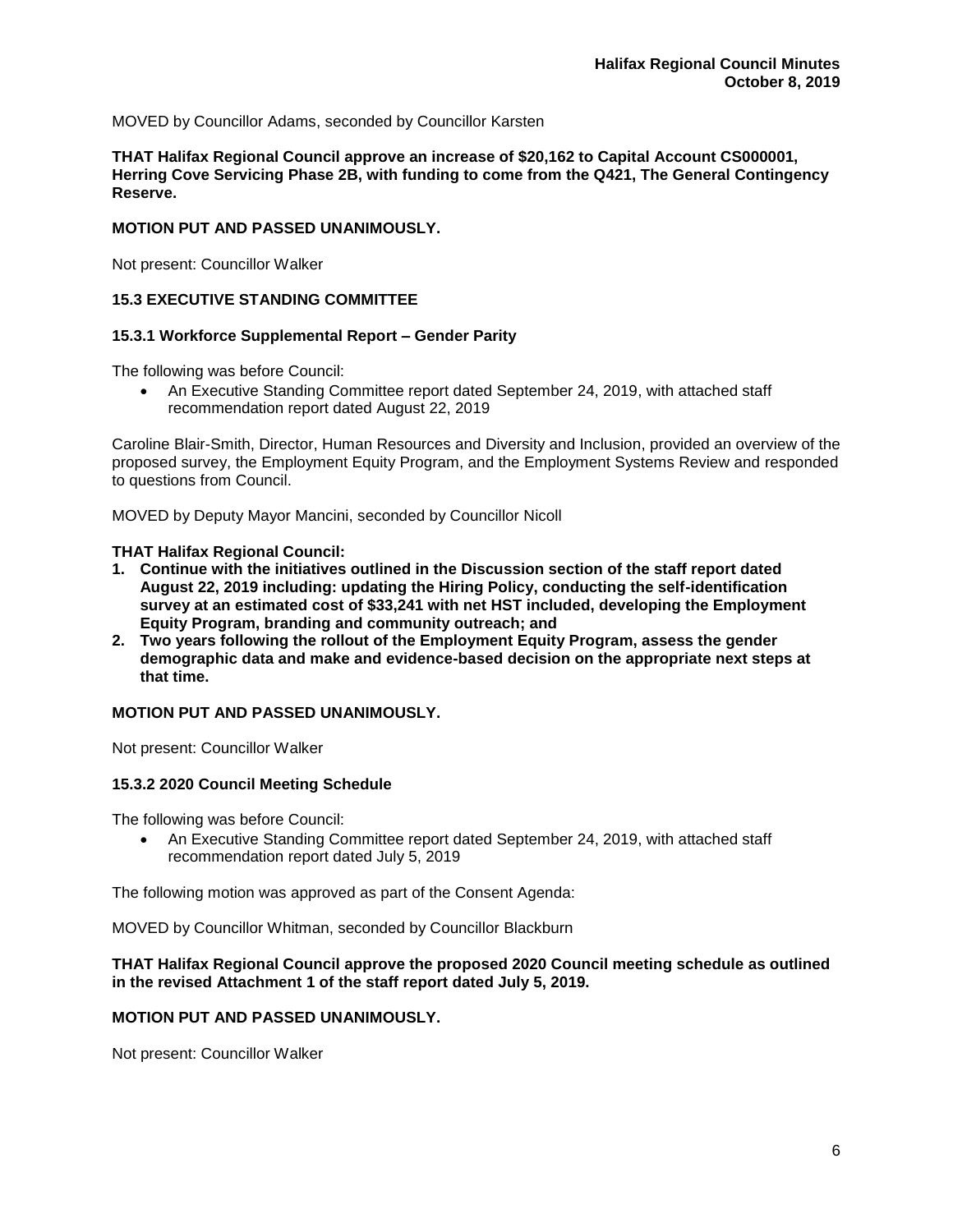# **15.4 TRANSPORTATION STANDING COMMITTEE**

## **15.4.1 Proposed Route 91 – Hemlock Ravine**

The following was before Council:

• A Transportation Standing Committee report dated September 27, 2019, with attached staff recommendation report dated August 13, 2019

Council considered the proposal for Route 91, and the additional traffic it may bring to Oceanview Drive. It was also discussed that the level of traffic may present a safety issue for residents and drivers, particularly during the winter and in relation to its proximity to Bedford South School.

Dave Reage, Director, Halifax Transit, responded to questions regarding the proposed Route 91 and addressed some of the safety concerns raised.

MOVED by Councillor Cleary, seconded by Councillor Zurawski

**THAT Halifax Regional Council direct the Chief Administrative Officer to monitor operations along Oceanview Drive following the implementation of Route 91 – Hemlock Ravine to identify any adjustments to bus stop locations, on-street parking and/or the installation of additional pavement markings, signage or other infrastructure, as required, resulting from the implementation of the transit route.**

**MOTION PUT AND DEFEATED.** (6 in favour, 9 against)

In favour: Mayor Savage, Councillors Austin, Mason, Smith, Cleary, and Adams

Against: Deputy Mayor Mancini, Councillors Streatch, Hendsbee, Karsten, Nicoll, Zurawski, Whitman, Blackburn, and Outhit

Not present: Councillor Walker

MOVED by Councillor Outhit, seconded by Councillor Karsten

**THAT Halifax Regional Council direct the Chief Administration Officer to prepare a supplemental staff report proposing a funding source to pursue changes to the current routing proposed for Route 91 – Hemlock Ravine and refer the matter to the Audit and Finance Standing Committee for consideration and recommendation to Regional Council.**

**MOTION PUT AND PASSED.** (13 in favour, 2 against)

In favour: Mayor Savage, Deputy Mayor Mancini, Councillors Streatch, Hendsbee, Karsten, Nicoll, Mason, Cleary, Adams, Zurawski, Whitman, Blackburn, and Outhit

Against: Councillors Austin and Smith

Not present: Councillor Walker

## **15.5 HALIFAX AND WEST COMMUNITY COUNCIL**

#### **15.5.1 Case 22036 – Rezoning of shoreline properties along the Northwest Arm**

The following was before Council:

• A Halifax and West Community Council report dated September 20, 2019, with attached staff recommendation report dated July 15, 2019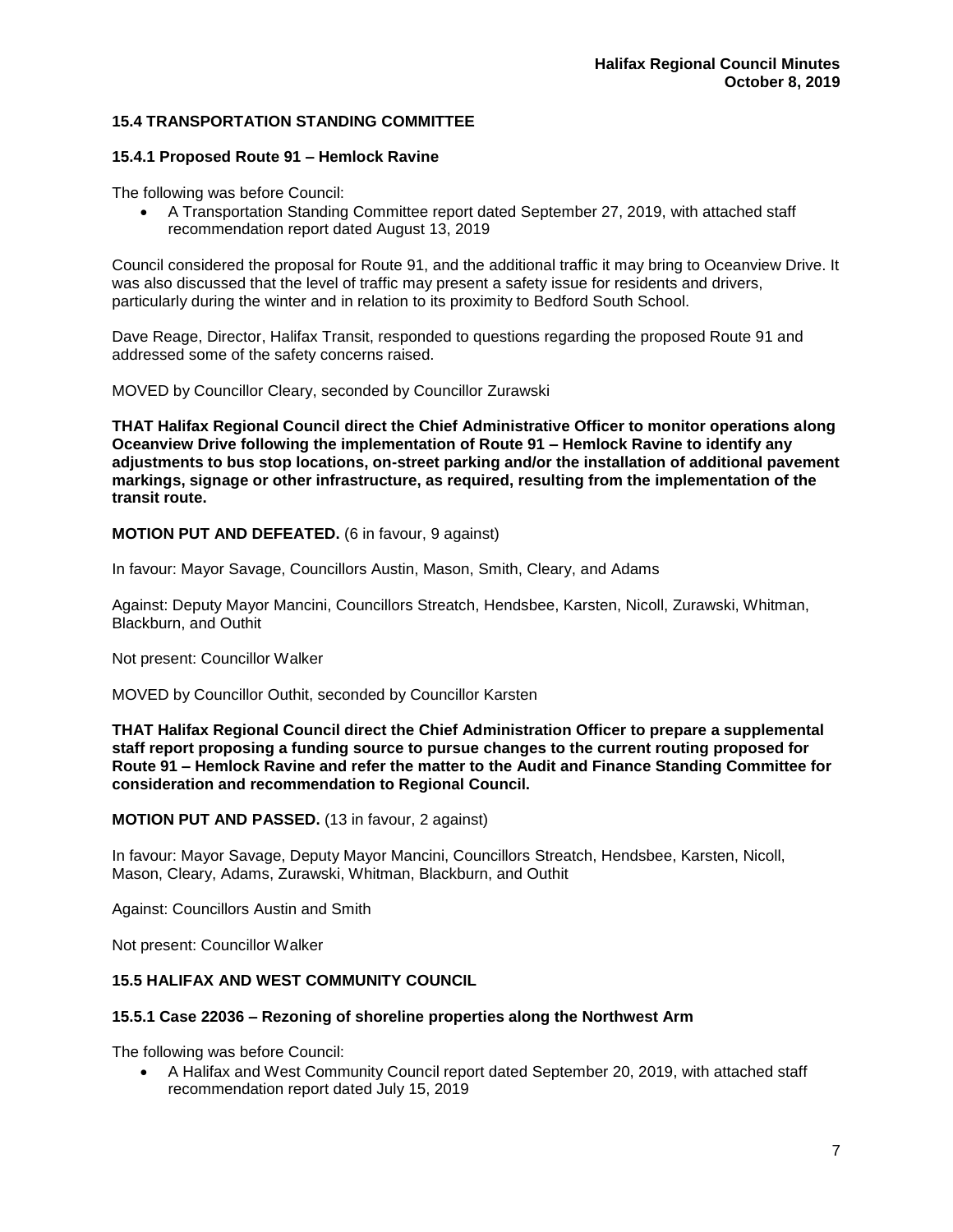The following motion was approved as part of the Consent Agenda:

MOVED by Councillor Whitman, seconded by Councillor Blackburn

**THAT Halifax Regional Council direct the Chief Administrative Officer to review the protection of properties along the western side of the Northwest Arm from environmental degradation and visual intrusion as part of the Plan and By-law Simplification program.**

#### **MOTION PUT AND PASSED UNANIMOUSLY.**

Not present: Councillor Walker

## **15.6 MEMBERS OF COUNCIL**

# **15.6.1 Councillor Austin - Rescission of Council Motion 14.1.5 October 30, 2018 CFL Stadium**

The following was before Council:

- An Extract from Regional Council Minutes from October 30, 2018
- A Request for Council's Consideration

**Note:** This item was deleted during the approval of the order of business.

## **16. MOTIONS**

## **16.1 Councillor Mason**

The following was before Council:

• Correspondence from Janet Morris

MOVED by Councillor Mason, seconded by Councillor Nicoll

**THAT Halifax Regional Council requests that the Chief Administrative Officer provide a staff report exploring options for expanding the potential for integrated development on registered heritage properties within the South End Plan Area of the Halifax Secondary Municipal Planning Strategy, with the goal of providing land use policy and standards that supports heritage conservation.**

## **MOTION PUT AND PASSED UNANIMOUSLY.**

Not present: Councillor Walker

## **16.2 Deputy Mayor Mancini**

The following was before Council:

• Correspondence from Anne Cogdon, Wendy Fraser, Danny Chedrawe, Cathy Chenhall, James MacNeil, Sudanna MacDonald, Natalie J. Woodbury, Robert L. Miedema, and Sharon Clark

MOVED by Deputy Mayor Mancini, seconded by Councillor Blackburn

**THAT Halifax Regional Council request a staff report regarding providing a \$100,000 special grant to invest in the critical social infrastructure provided by the Dartmouth Family Centre and Dartmouth North Community Food Centre including details on possible sources of funding.**

**MOTION PUT AND PASSED.** (14 in favour, 1 against)

In favour: Mayor Savage, Deputy Mayor Mancini, Councillors Streatch, Hendsbee, Karsten, Nicoll, Austin, Mason, Smith, Cleary, Zurawski, Whitman, Blackburn, and Outhit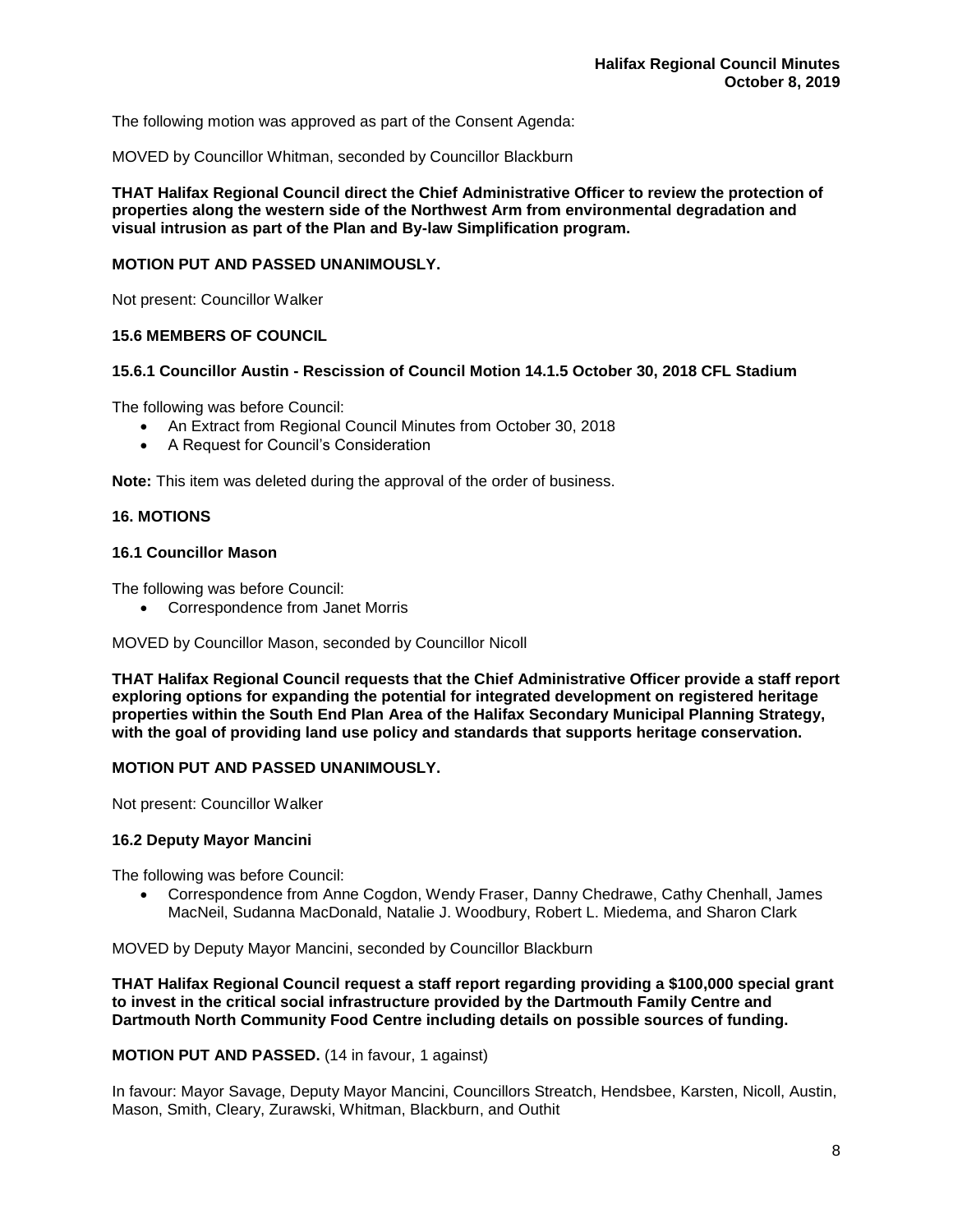Against: Councillor Adams

Not present: Councillor Walker

# **17. IN CAMERA (IN PRIVATE)**

# **17.1 PERSONNEL MATTER – Private and Confidential Report**

The following was before Council:

• A private and confidential staff report dated September 24, 2019

This matter was dealt with in public.

MOVED by Deputy Mayor Mancini, seconded by Councillor Cleary

# **THAT Halifax Regional Council:**

- **1. Adopt the recommendation as outlined in the Executive Standing Committee report dated September 24, 2019; and**
- **2. Not release the private and confidential report dated September 24, 2019 to the public.**

# **MOTION PUT AND PASSED UNANIMOUSLY.**

Not present: Councillor Walker

# **17.2 PERSONNEL MATTER – Private and Confidential Report**

The following was before Council:

• A private and confidential staff report dated September 24, 2019

This matter was dealt with in public.

MOVED by Deputy Mayor Mancini, seconded by Councillor Nicoll

## **THAT Halifax Regional Council:**

- **1. Adopt the recommendations as outlined in the Executive Standing Committee report dated September 24, 2019 and release the identity of the appointees to the public following ratification and notification of the successful candidates; and**
- **2. Not release the private and confidential report dated September 24, 2019 to the public.**

# **MOTION PUT AND PASSED UNANIMOUSLY.**

Not present: Councillor Walker

MOVED by Councillor Cleary, seconded by Councillor Karsten

## **THAT Halifax Regional Council move to In Camera (In Private) to discuss the Property Matter.**

# **MOTION PUT AND PASSED.**

## **17.3 PROPERTY MATTER – Private and Confidential Report**

The following was before Council:

• A private and confidential staff report dated September 6, 2019

This matter was dealt with In Camera (In Private) and ratified in public as follows: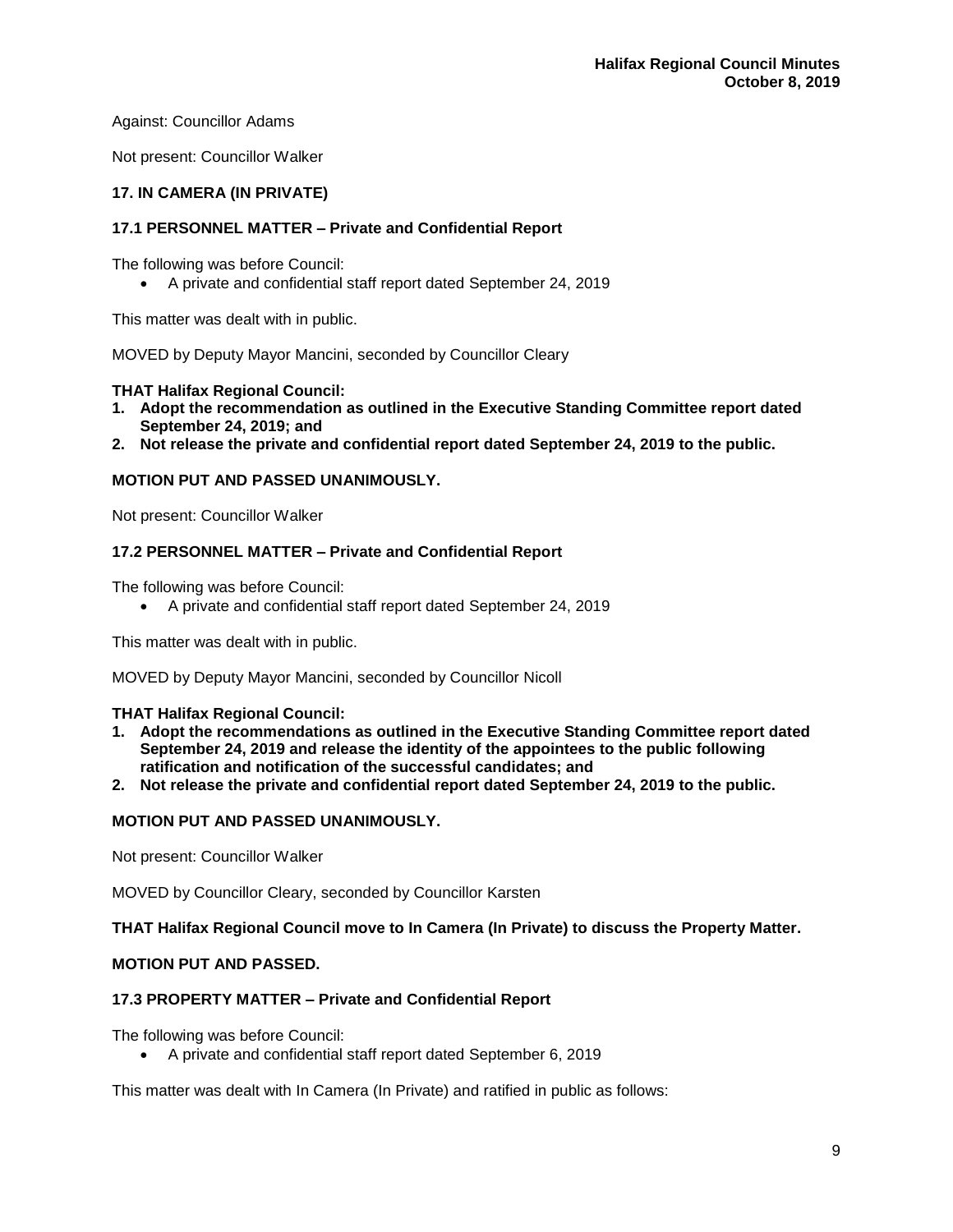MOVED by Deputy Mayor Mancini, seconded by Councillor Karsten

# **THAT Halifax Regional Council:**

- **1. Adopt the recommendation as outlined in the private and confidential staff report dated September 6, 2019; and**
- **2. Not release the private and confidential staff report dated September 6, 2019 to the public until the transaction has concluded.**

## **MOTION PUT AND PASSED UNANIMOUSLY.**

Not present: Councillor Walker

# **18. ADDED ITEMS – NONE**

# **19. NOTICES OF MOTION**

## **19.1 Councillor Mason**

"TAKE NOTICE that, at the next meeting of Halifax Regional Council to be held on October 22, 2019, I propose that Regional Council requests a staff report to:

- a) review garbage collection schedule for the student housing areas off campus around Dalhousie and St. Mary's (south end of Halifax) and identify options to provide garbage collection on the normal scheduled weekday for municipal waste collection services following May 1 and September 1; and
- b) consider amending bylaw and policy to increase penalties and decrease timelines / warning period related to non-compliance on solid waste/garbage collection."

# **19.2 Councillor Nicoll**

"TAKE NOTICE that, at the next meeting of Halifax Regional Council to be held on October 22, 2019, I propose to move amendments to Administrative Order 15, Respecting License, Permit and Processing Fees, the purpose of which is to update the existing planning and development fees and charges under this Administrative Order as well as implement new fee structures."

# **19.3 Councillor Austin**

"TAKE NOTICE that, at the next meeting of Halifax Regional Council to be held on October 22, 2019, I propose to:

- 1. move First Reading of proposed By-law P-1201, amending By-law P-1200, Respecting On-Street Parking Permits, the purpose of which is to update parking permits, permit parking zones and parking pay zones;
- 2. move First Reading to By-law P-507, amending By-law P-500, Respecting Parking Meters for the Regulation of Parking of Vehicles Left Standing in the Halifax Regional Municipality, the purpose of which is to reflect changes with parking technology; and
- 3. move amendments to Administrative Order 15, Respecting License, Permit and Processing Fees, the purpose of which is to update the various parking permits and fees."

# **19.4 Councillor Austin**

"TAKE NOTICE that, at the next meeting of Halifax Regional Council to be held on October 22, 2019, I propose that Halifax Regional Council:

- 1. Rescind its motion of October 30, 2018 directing staff to, among other things, bring a detailed analysis back to Council on the Schooner Sports and Entertainment proposal for a stadium at Shannon Park;
- 2. Directs that staff take no further action on the stadium proposal submitted by Schooner Sport and Entertainment."